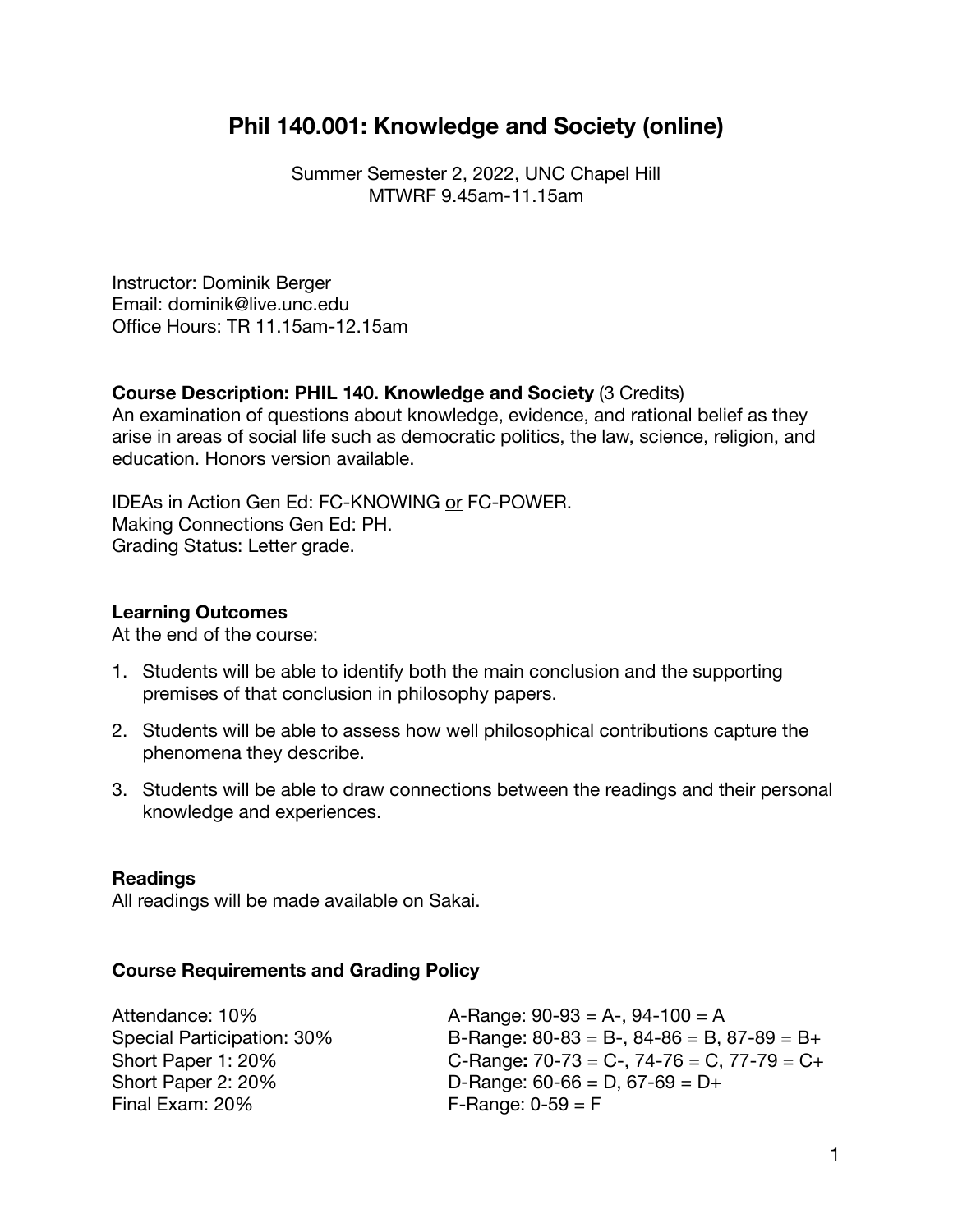# **Assignments**

## **Attendance**

Attendance at lectures is required as part of UNC's policy (see also the appendix at the end of the syllabus). But it is especially important during this course for two reasons: (1) The ideas we are discussing are often fairly difficult to grasp and so it's important that you come to lecture to make sure that you are understanding the readings accurately. (2) A large component of this course is for you to share your ideas and perspective with others — but if you don't come to class or don't participate, others will miss out on hearing your thoughts! To make sure that your incentives align with UNC's attendance policy, attendance will contribute **10% to your overall grade**.

## **Special Participation**

The issues discussed in this class are relevant to all of our lives and I think it is important that throughout the course everyone is able to share their perspective. This is why **four times** throughout the semester you will be required to take on a leading role in the group discussions of the small study group to which I will assign you at the beginning of the semester. This means that you should (i) think of questions to discuss about a particular paper beforehand and send them to me before the day that the reading is due, (ii) manage the discussion of your group during that day, and (iii) write a short reflection indicating how the topics discussed in class that day relate to your own experience. The questions and reflection together should add up to **1 page of writing.** Each instance of your special participation assignment will be worth **7.5% of your overall grade**. I will distribute more information about this assignment and who is in your group at the beginning of the semester.

## **Short Papers**

You will be expected to write 2 short papers over the course of this semester. To help you learn how to incorporate the concepts we are learning in this class into the conversations you have with your friends and family we will not be writing traditional philosophy papers in this class. Instead each of you will write **two letters** to people that you are close to in which you will explain a point from a particular reading we did in this class and explain why you think that point is important. Each of these letters will be **3 pages long** and worth **20% of your overall grade**. I will distribute more information about this assignment at the beginning of class.

## **Final Exam**

There is evidence that studying for a final exam improves long-term retention of the material covered on the exam. This is why we will have a final exam that covers all the material we have studied over the course of the semester. It will consist of short answer questions that are designed to test your understanding of the main points discussed in the course. I will distribute a list of questions beforehand that you can use to prepare for the exam  $-$  the questions on the final exam will be a subset of those questions. The final exam is worth **20% of your overall grade**.

## **Note: These exercises will add up to 10 pages of writing.**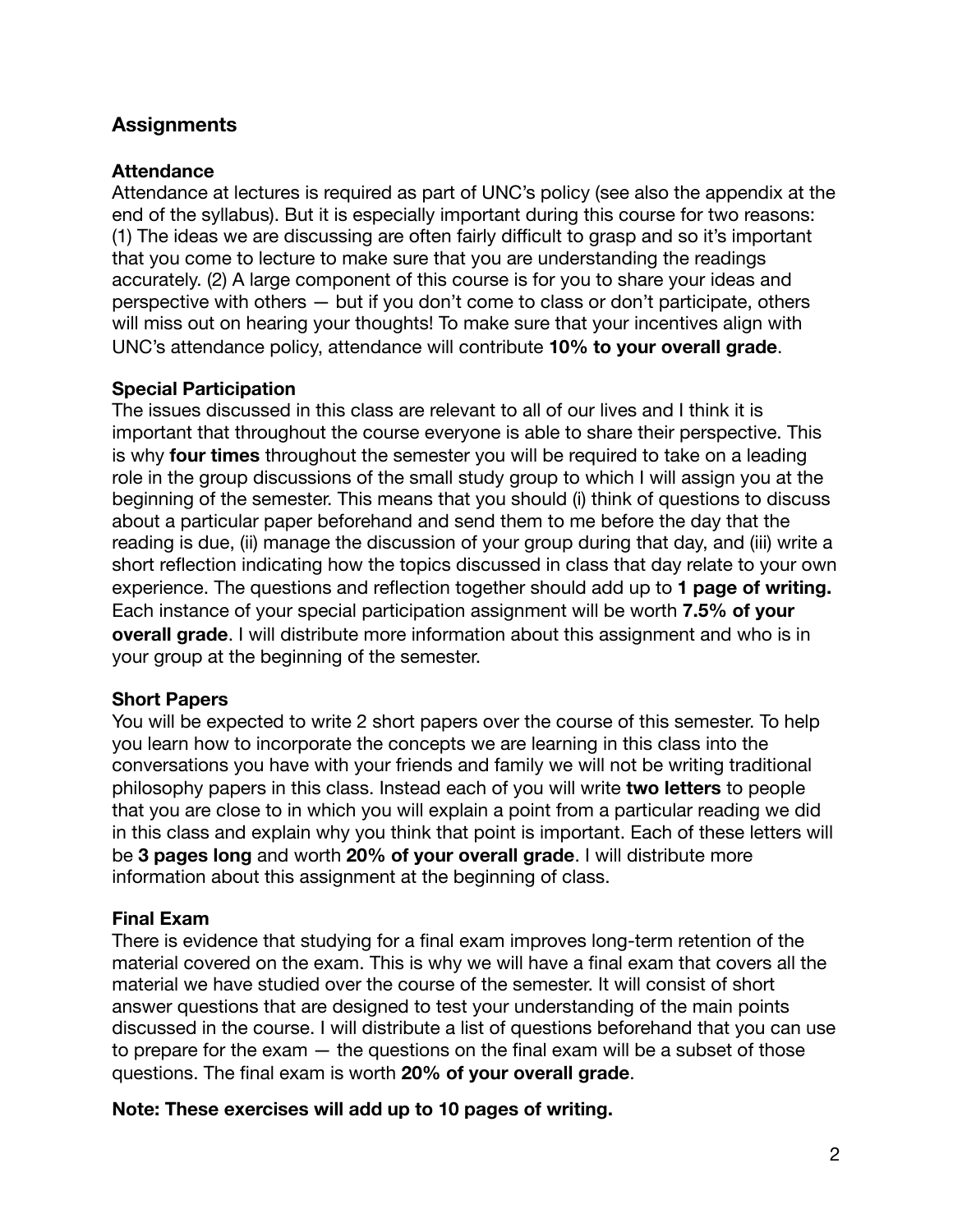## **Late Policy**

I am happy to grant **short** extensions of two days for the two short papers and the special participation *reflection* as long as you send me an email beforehand. If you should suffer a serious and genuinely unforeseen medical or personal emergency and need a longer extension, that emergency has to be verified with the Dean of Students Office [\(https://deanofstudents.unc.edu/\)](https://deanofstudents.unc.edu/) first. If an assignment is more than two days late it will be docked 1/3 of a letter grade for each day that it is late, unless you were experiencing a serious and genuinely unforeseen medical or personal emergency, and only when the emergency can be verified with the Dean of Students Office.

**Note:** The instructor reserves the right to make changes to the syllabus, including project due dates and test dates. These changes will be announced as early as possible.

# **Course Schedule:**

### **Week 1 — Bullshit**

Monday, June 20th - Introduction

Tuesday, June 21st - Harry Frankfurt, "On Bullshit"

Wednesday, June 22nd - Hans Maes and Katerin Schaubroeck, "Different Kinds and Aspects of Bullshit"

Thursday, June 23rd - Kenneth A. Taylor, "Bullshit and the Foibles of the Human Mind, or what the Masters of the Dark Arts Know"

Friday, June 24th - Heather Douglas, "Bullshit at the Interface of Science and Policy: Global Warming, Toxic Substances, and Other Pesky Problems"

### **Week 2 — Conspiracy Theories**

Monday, June 27th - How to write a Philosophy Paper

Tuesday, June 28th - Susan Feldman, "Counterfact Conspiracy Theories."

Wednesday, June 29th - M. Giulia Napolitano, "Conspiracy Theories and Evidential Self-Insulation"

Thursday, June 30th - M.R.X. Dentith, "Debunking Conspiracy Theories."

Friday, July 1st - Katherine Hawley, "Conspiracy theories, impostor syndrome, and distrust" **Paper 1 due.**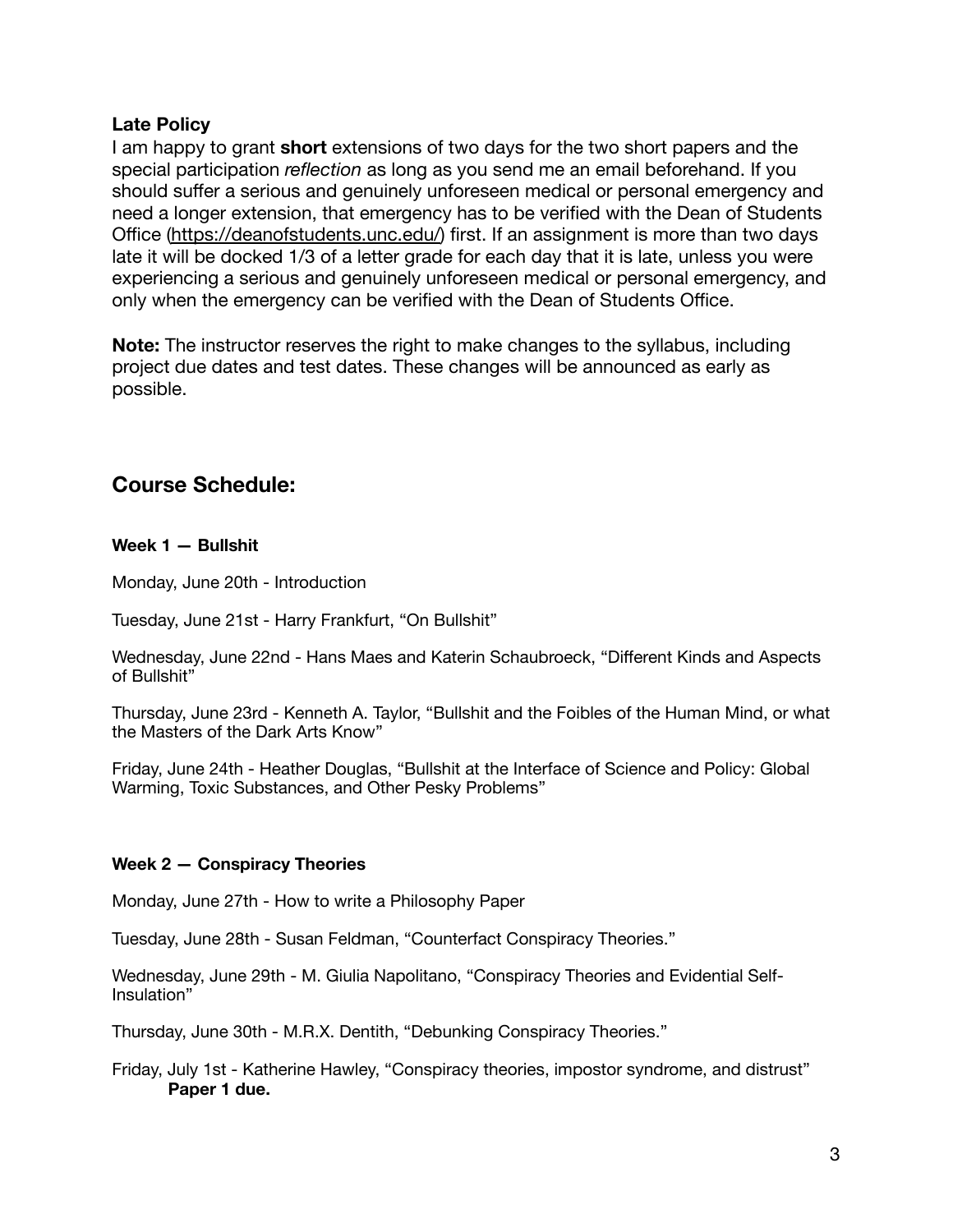#### **Week 3 - Fake News**

Monday, July 4th - No classes

Tuesday, July 5th - Nikil Mukerji, "What Is Fake News?"

Wednesday, July 6th - Regina Rini, "Fake News and Partisan Epistemology"

Thursday, July 7th - Elizabeth Stewart, "Detecting Fake News: Two Problems for Content Moderation"

Friday, July 8th - Catch-up

#### **Week 4 - Echo Chambers and Belief Polarization**

Monday, July 11th - C. Thi Nguyen, "Echo Chambers and Epistemic Bubbles"

Tuesday, July 12th - Alex Worsnip, "The Obligation to Diversify One's Sources: Against Epistemic Partisanship in the Consumption of News Media"

Wednesday, July 13th - Podcast: The Philosopher & The News, "Elizabeth Anderson & Talking to the Other Side"

Thursday, July 14th - Hrishikesh Joshi, "What are the Chances You're Right about Everything? An Epistemic Challenge for Modern Partisanship"

Friday, July 15th - Catch-up **Paper 2 due.**

#### **Week 5 - Disagreement and Irrelevant Influences on Belief**

Monday, July 18h - G.A. Cohen, "Paradoxes of Conviction"

Tuesday, July 19th - Katia Vavova,"Irrelevant Influences"

Wednesday, July 20th - Richard Feldman,"Reasonable Religious Disagreements"

Thursday, July 21th - Review

Friday, July 22th - Reading Day

#### **Week 6 - Final Exam**

Monday, July 25th — **Final Exam at 8.00am**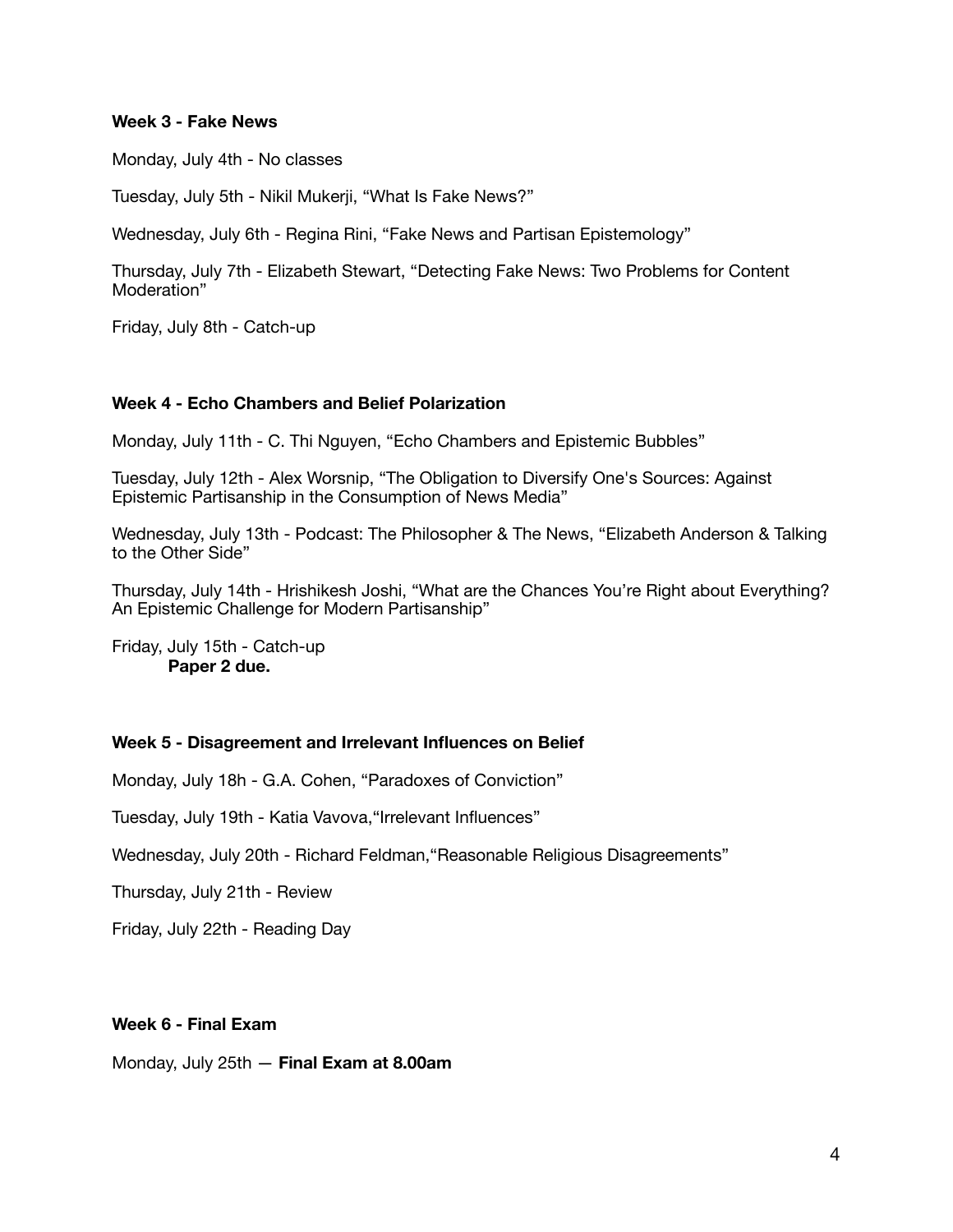# **Appendix: University Policies and Support Services**

## **Attendance Policy**

No right or privilege exists that permits a student to be absent from any class meetings, except for these University Approved Absences:

- 1. Authorized University activities
- 2. Disability/religious observance/pregnancy, as required by law and approved by [Accessibility Resources and Service](https://ars.unc.edu/) and/or the [Equal Opportunity and](https://eoc.unc.edu/what-we-do/accommodations/)  [Compliance O](https://eoc.unc.edu/what-we-do/accommodations/)ffice (EOC)
- 3. Significant health condition and/or personal/family emergency as approved by the Offi[ce of the Dean of Students,](https://odos.unc.edu/) [Gender Violence Service Coordinators,](https://womenscenter.unc.edu/resources/gender-violence-services/) and/ or the [Equal Opportunity and Compliance O](https://eoc.unc.edu/what-we-do/accommodations/)ffice (EOC).

Instructors may work with students to meet attendance needs that do not fall within University approved absences. For situations when an absence is not University approved (e.g., a job interview or club activity), instructors determine their own approach to missed classes and make-up assessment and assignments.

# **Honor Code**

All students are expected to follow the guidelines of the UNC honor code. In particular, students are expected to refrain from "lying, cheating, or stealing" in the academic context. If you are unsure about which actions violate the honor code, please see me or consult [honor.unc.edu](https://studentconduct.unc.edu/).

# **Acceptable Use Policy**

By enrolling as a student in this course, you agree to abide by the University of North Carolina at Chapel Hill policies related to the acceptable use of IT systems and services. You may be asked to participate in online discussions or other online activities that may include personal information about you or other students in the course. The rights and protection of other participants are protected under the UNC-Chapel Hill [Information Technology Acceptable Use Policy](https://unc.policystat.com/policy/6875241/latest/), which covers topics related to using digital resources, such as privacy, confidentiality, and intellectual property. Consult the University website ["Safe Computing at UNC](https://safecomputing.unc.edu/)" for information about the data security policies, updates, and tips on keeping your identity, information, and devices safe.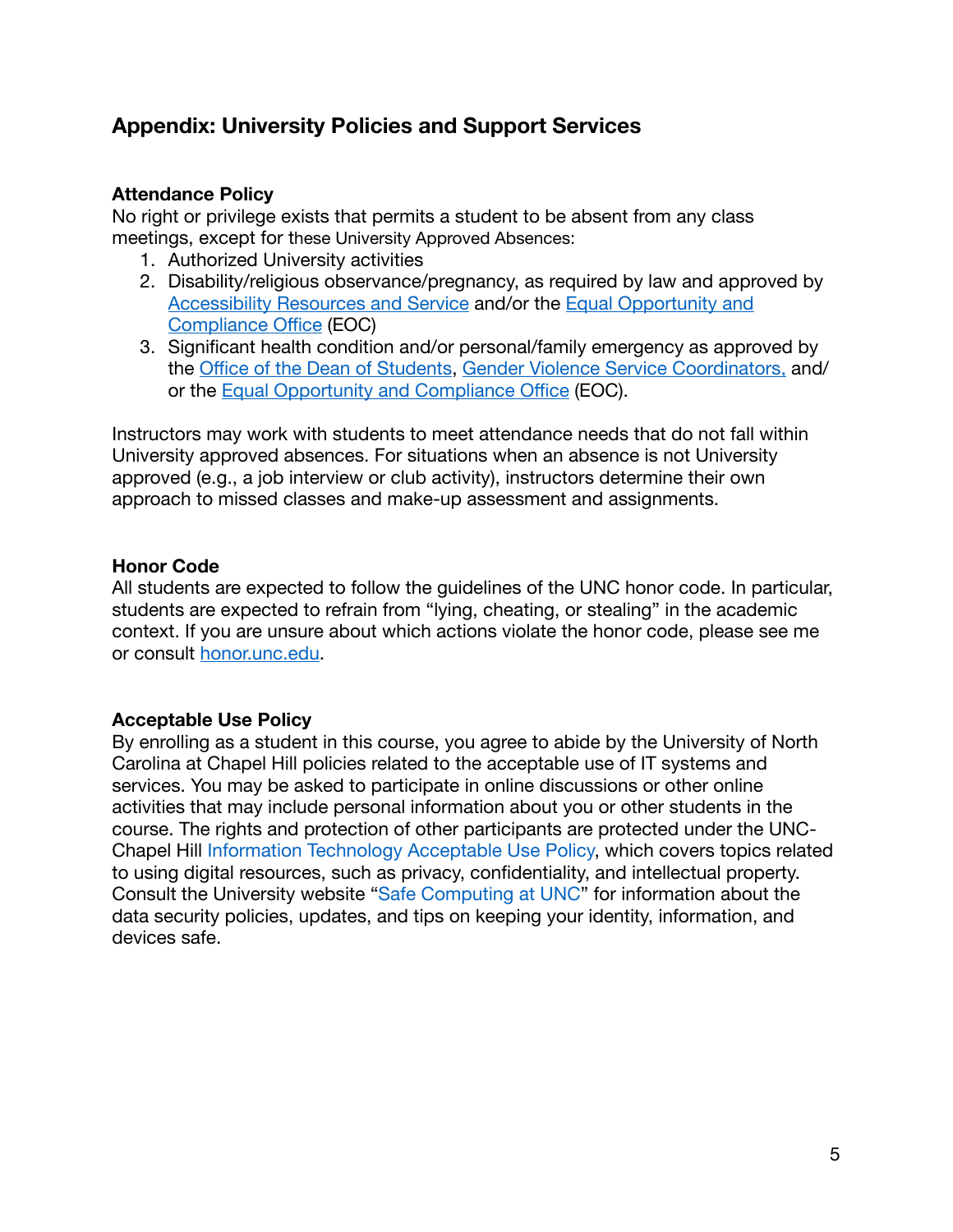## **Accessibility Resources and Services**

The University of North Carolina at Chapel Hill facilitates the implementation of reasonable accommodations, including resources and services, for students with disabilities, chronic medical conditions, a temporary disability or pregnancy complications resulting in barriers to fully accessing University courses, programs and activities. Accommodations are determined through the Office of Accessibility Resources and Service (ARS) for individuals with documented qualifying disabilities in accordance with applicable state and federal laws. See the ARS Website for contact information:<https://ars.unc.edu>or email [ars@unc.edu.](mailto:ars@unc.edu)

## **Counseling and Psychological Services**

CAPS is strongly committed to addressing the mental health needs of a diverse student body through timely access to consultation and connection to clinically appropriate services, whether for short or long-term needs. Go to their website: [https://](https://caps.unc.edu/) [caps.unc.edu/](https://caps.unc.edu/) or visit their facilities on the third floor of the Campus Health Services building for a walk-in evaluation to learn more.

## **Title IX Resources**

Any student who is impacted by discrimination, harassment, interpersonal (relationship) violence, sexual violence, sexual exploitation, or stalking is encouraged to seek resources on campus or in the community. Reports can be made online to the EOC at <https://eoc.unc.edu/report-an-incident/>. Please contact the University's Title IX Coordinator (Elizabeth Hall, interim–[titleixcoordinator@unc.edu\)](mailto:titleixcoordinator@unc.edu), Report and Response Coordinators in the Equal Opportunity and Compliance Office [\(reportandresponse@unc.edu\)](mailto:reportandresponse@unc.edu), Counseling and Psychological Services (confidential), or the Gender Violence Services Coordinators [\(gvsc@unc.edu;](mailto:gvsc@unc.edu) confidential) to discuss your specific needs. Additional resources are available at [safe.unc.edu.](https://safe.unc.edu/)

### **Policy on Non-Discrimination**

The University is committed to providing an inclusive and welcoming environment for all members of our community and to ensuring that educational and employment decisions are based on individuals' abilities and qualifications. Consistent with this principle and applicable laws, the University's [Policy Statement on Non-Discrimination](https://unc.policystat.com/policy/4467906/latest/) offers access to its educational programs and activities as well as employment terms and conditions without respect to race, color, gender, national origin, age, religion, creed, genetic information, disability, veteran's status, sexual orientation, gender identity or gender expression. Such a policy ensures that only relevant factors are considered and that equitable and consistent standards of conduct and performance are applied. If you are experiencing harassment or discrimination, you can seek assistance and file a report through the Report and Response Coordinators (see contact info at [safe.unc.edu\)](https://safe.unc.edu/) or the Equal Opportunity and Compliance Office, or online to the EOC at<https://eoc.unc.edu/report-an-incident/>.